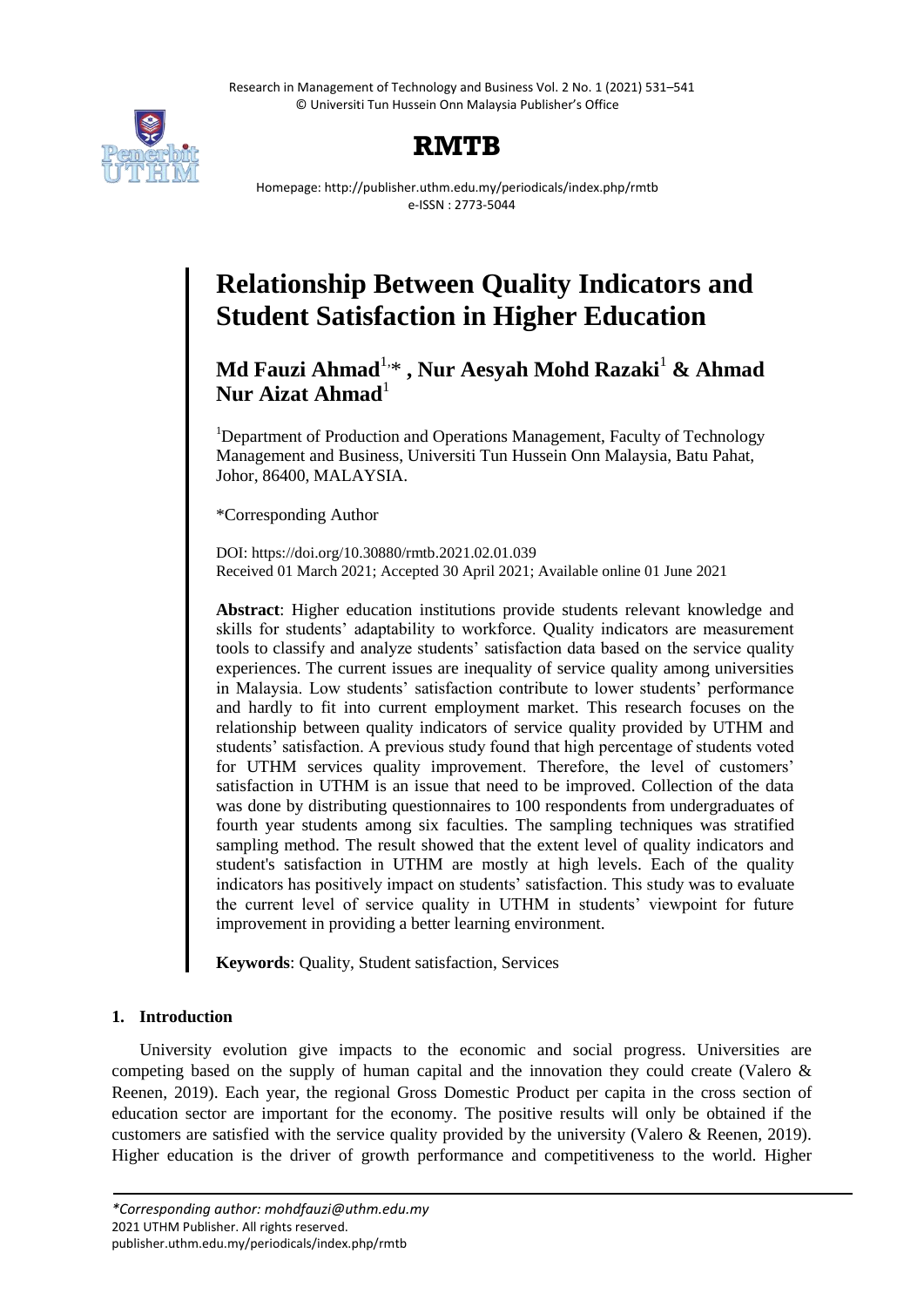education institutions are known as one of the service industries where knowledge and skills are developed by students for the future use (Galeeva, 2016).

The evolution of world now has influenced the expectations on university's education for the graduates' outcomes become better. The university these days are focusing on assuring students received the best quality services to remain the place in market (Heang *et al*., 2019). It was stated in the study that the importance of higher education to the employment of students are correlated by the future opportunities of the graduates to find their careers as well as enhancing better economy (Heang *et al*., 2019).

The aim is that the students will be skilled and productive workers as well as being reliable individuals that supporting the development of economy (Pitan, 2017). The study on the relationship is not just focusing on if students will be relevant to be employed but also to figure out if the institutes are able to be the key player and maintain their images in this process (Cheong *et al*., 2018). The higher education institutions are considered as not relevant if it does not comply to job market demand and the recent economy situation.

#### 1.1 Research Background

University Tun Hussein Onn Malaysia has been awarded overall 4-star institution by QS Stars University Ratings (Universiti Tun Hussein Onn Malaysia, 2021). There is a room of improvement to provide better service quality and produce greater quality graduates. University Tun Hussein Onn Malaysia has the population enrolment of 18,446 currently (Universiti Tun Hussein Onn Malaysia, 2021). It was formerly known as Pusat Latihan Staf Politeknik (PLSP) during the establishment on 16th September 1993. Later on, the firm was renamed as Institut Teknologi Tun Hussein Onn (KUiTTHO) in April 1996 before it was awarded a university-college status on 27th September 2000. The university obtained the full university status that enabled the name to be University Tun Hussein Onn Malaysia (UTHM) in March, 2007.

The main reasons to constant changing of structure in Malaysia's education are the forces of political and sociocultural demands which arisen the issues of equality of access to education, philosophy of education, education quality, democratization of education, world-class education and decentralization of education (Asri & Symaco, 2017). Higher education in Malaysia is undeniable as the forefront of government policies and objectives that works for economy development. The priority of higher education has changed from offering basic education to fit the job market that accelerate socioeconomic and political growth as seen in Singapore, Thailand and Indonesia (Quddus & Yusuff, 2018). Current practices of university within Malaysia are focusing on customer satisfaction to maximize the impact of service quality to students' credibility and skills development for the competitive job market and the image of universities (Quddus & Yusuff, 2018).

#### 1.2 Problem Statements

The measures may take products, service quality, prices, personal issues dan situational factors which made students unsatisfied. The factors have been studied in literature review on unsatisfying matters mostly about facilities provided, the environment, the administration, placement services, learning material, support services, and activities (Kaur & Bhalla, 2018). The issues have been repeating for few years now which indicates universities' necessity to improve on these aspects to gain students' satisfaction.

Table 1 shows the result on students find that the service quality needs to be improved was much higher than the ones that voted for satisfied. 57% of the students are unsatisfied meanwhile 13% of the students are satisfied. The other 14% are moderately fine with the services provided and only 16% voted as good for the services, which was very low. Therefore, it can be concluded that the level of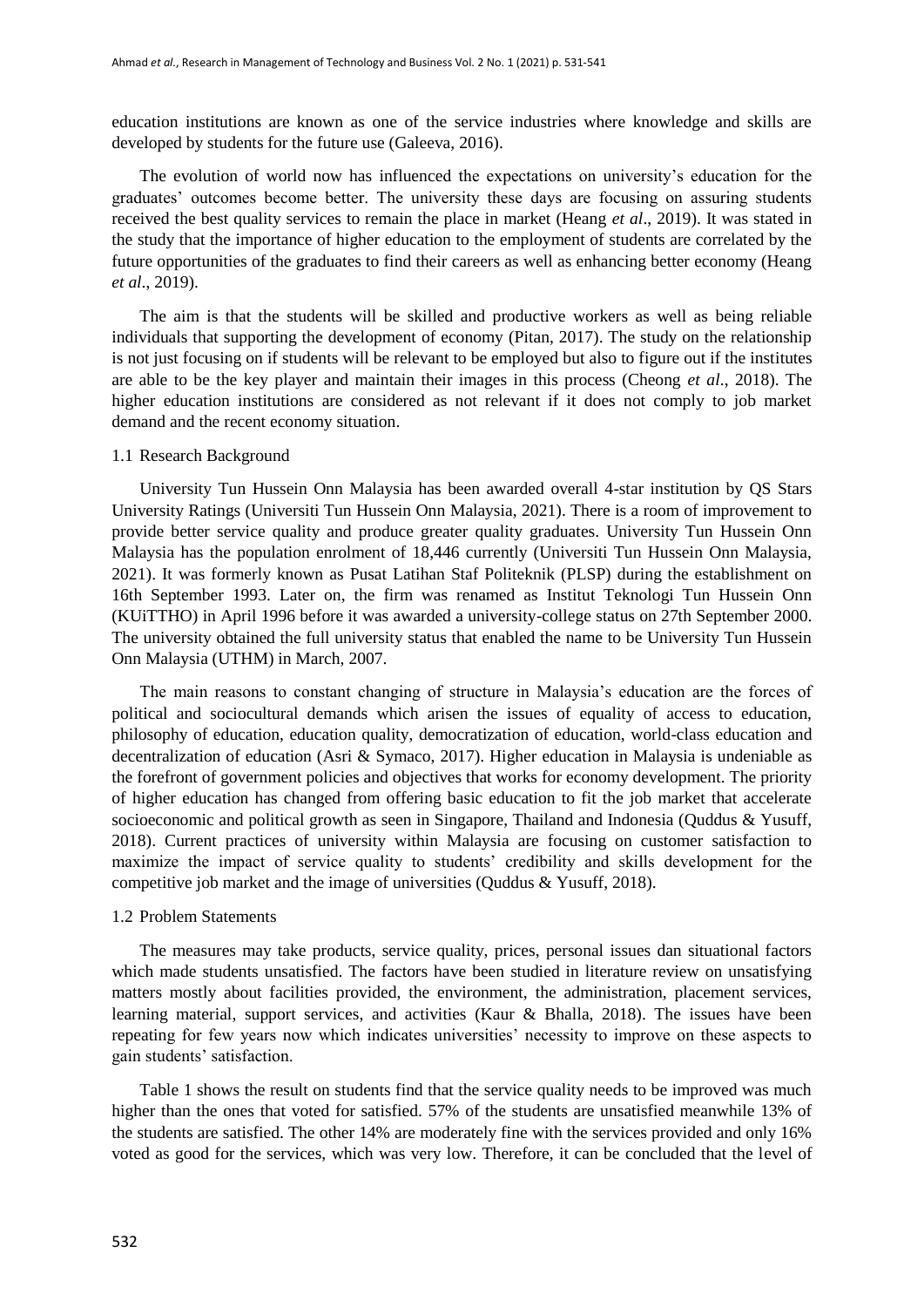customers' satisfaction in UTHM can be considered as not excellent about the services offered by university based on the result of Table 1.

# **Table 1: The votes on the level of students' satisfaction in quality services in UTHM (Shafie & Yusoff, 2011)**

| Level of services | No. of voters | Percentage % |
|-------------------|---------------|--------------|
| Need to improve   | 138           | 57           |
| Good              | 39            | 16           |
| Moderate          | 34            | 14           |
| Satisfy           | 32            | 13           |
| Total             | 243           | 100          |

#### 1.3 Research Questions

- (i) What is the extent level of quality indicators and student's satisfaction in UTHM?
- (ii) What is the relationship between quality indicators and students' satisfaction?

#### 1.4 Research Objectives

- (i) To determine the extent level of quality indicators and students' satisfaction in UTHM.
- (ii) To examine the relationship between quality indicators and students' satisfaction.

#### 1.5 Scope of the Study

The research scope in this analysis was focusing on students who studying in University of Tun Hussein Onn Malaysia, Batu Pahat. Johor. The population of the whole university was 18,446 students but the scope has been limited to only undergraduate students in their fourth year of study consists of 1,800 students as the population of this study. A sample size of 110 respondents will represent the data for this study. The researcher plans to get 100 usable and valid responses in this study so that the other voidable or incomplete responses can be eliminated. The purpose of this evaluation was identifying the factors of quality indicators contribute the most in students' satisfaction level amongst UTHM undergraduates.

#### 1.6 Significance of the Study

Good service quality could win over students' gratification (Suprianto *et al*., 2020) but as competition among universities is increasing, quality of services should be fixed too to grab loyalty from students (Annamdevula & Bellamkonda, 2016). From the same study, it was concluded that service quality support a certain relationship between student satisfaction as well as student's loyalty. The benefits from students' satisfaction from the experiences are positive impacts such as getting close friends, love to resume their studies and consequently completed their studies without hassle (Lin *et al*., 2019). Therefore, evaluation should be based on students' perception of the services given in various dimensions (Lane *et al*., 2019). Table 2 shows the matrix of previous researchers that researcher used to develop independent variables of this study. The variables were the ones frequently observed by the previous studies that were used by the researcher for this study.

#### **2. Literature Review**

#### 2.1 Students' Satisfaction

Good service quality could win over students' gratification (Suprianto *et al*., 2020) but as competition among universities is increasing, quality of services should be fixed too to grab loyalty from students (Annamdevula & Bellamkonda, 2016). From the same study, it was concluded that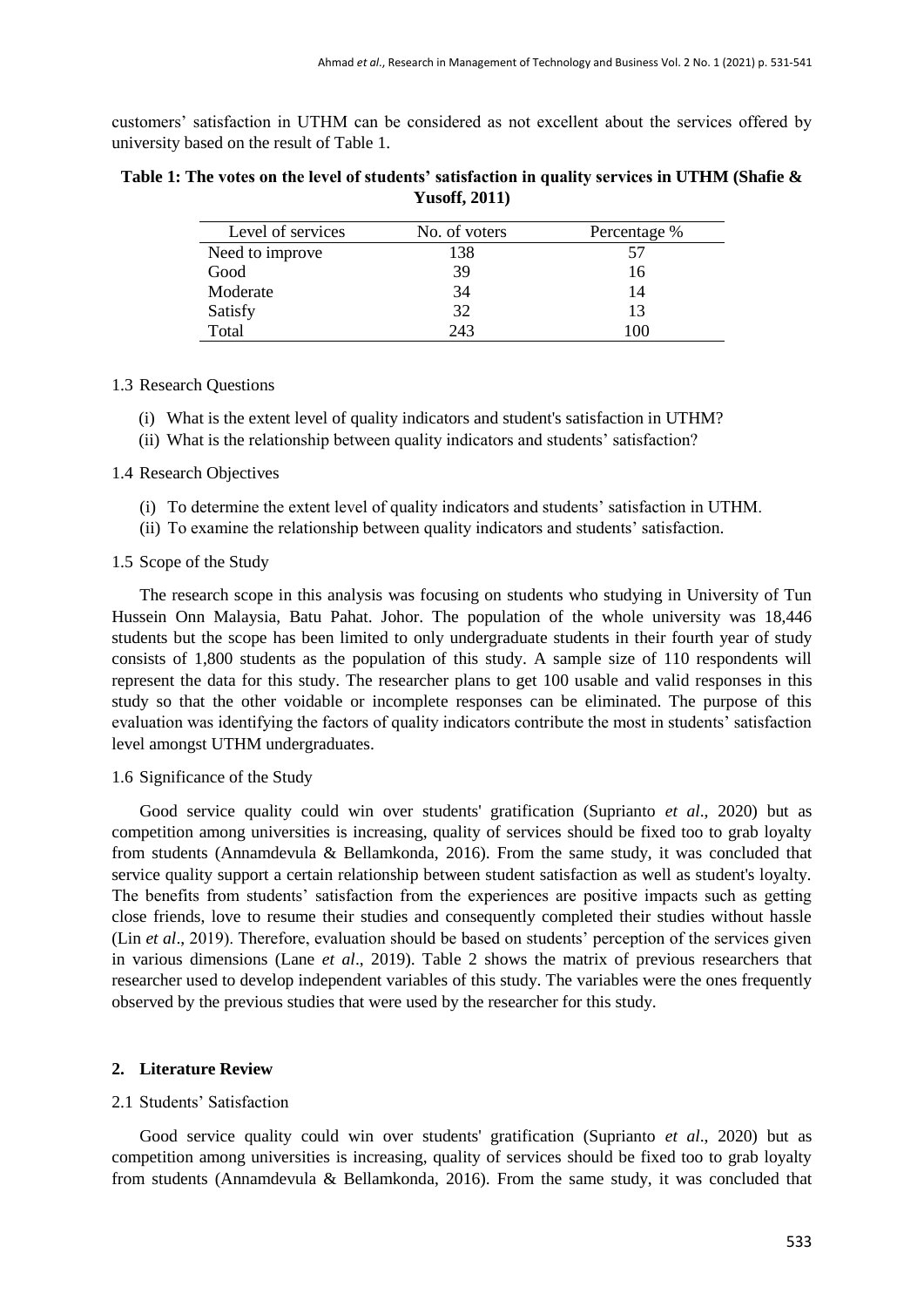service quality support a certain relationship between student satisfaction as well as student's loyalty. The benefits from students' satisfaction from the experiences are positive impacts such as getting close friends, love to resume their studies and consequently completed their studies without hassle (Lin *et al*., 2019). Therefore, evaluation should be based on students' perception of the services given in various dimensions (Lane *et al*., 2019). Table 2 shows the matrix of previous researchers that researcher used to develop independent variables of this study. The variables were the ones frequently observed by the previous studies that were used by the researcher for this study.

| Author /<br>Variables               | Infrastructure<br>facilities | Academic<br>environment | Placement<br>services | Learning<br>materials | College<br>administration | Student<br>support<br>services | Extracurricular<br>activities | Financial<br>administration |
|-------------------------------------|------------------------------|-------------------------|-----------------------|-----------------------|---------------------------|--------------------------------|-------------------------------|-----------------------------|
| Weerasinghe &<br>Fernando<br>(2018) | $\overline{X}$               |                         |                       |                       |                           | X                              |                               | $\overline{X}$              |
| Hanssen &<br>Solvoll (2015)         | $\mathbf X$                  | $\mathbf X$             | $\mathbf{X}$          | X                     |                           |                                |                               | $\mathbf X$                 |
| Bogo (2015)                         |                              | X                       | X                     |                       |                           |                                |                               |                             |
| Hay (2016)                          |                              |                         | X                     |                       |                           | X                              |                               | X                           |
| Galeeva (2016)                      | X                            | $\mathbf{X}$            |                       | $\mathbf X$           |                           | X                              |                               | X                           |
| Bakoban &<br>Aljarallah<br>(2015)   |                              |                         |                       | X                     |                           |                                | $\mathbf X$                   |                             |
| You (2018)                          |                              |                         | X                     |                       |                           |                                | X                             |                             |
| Abidin (2015)                       | $\overline{X}$               |                         |                       | $\overline{X}$        | $\overline{X}$            |                                | $\overline{X}$                | $\overline{X}$              |
| Asare-Nuamah<br>(2017)              | $\mathbf X$                  | $\mathbf X$             | X                     | X                     | $\mathbf X$               | X                              |                               | $\mathbf X$                 |
| Gupta &<br>Kaushik (2018)           | X                            |                         |                       | X                     | X                         |                                |                               | X                           |
| Alqurashi<br>(2019)                 |                              | $\mathbf X$             | $\mathbf X$           | $\mathbf X$           |                           |                                |                               |                             |
| Masserini et al.<br>(2019)          | X                            |                         |                       | $\mathbf X$           |                           | X                              |                               |                             |
| Allam (2018)                        |                              |                         |                       | $\mathbf X$           | $\mathbf X$               |                                | X                             |                             |
| Parahoo et al.<br>(2016)            | $\mathbf{x}$                 |                         | $\mathbf{x}$          | X                     | $\mathbf{x}$              | X                              |                               |                             |

**Table 2: Matrix of previous studies independent variables**

# *(a) Infrastructure Facilities*

Facilities are provided to minimize the challenges encountered by the organization (Weerasinghe & Fernando, 2018). There are some studies conducted to figure out the aspects that receive student satisfaction in Norwegian University. The study found university facilities which consist of social areas, auditoriums and libraries remain the vital factor to the student satisfaction (Hanssen & Solvoll, 2015). It includes the importance of host city, job opportunities, the safety of the city and facilities that were located around the university as factors to be observed for student satisfaction.

# *H1: Infrastructure facilities have significant positive impact on students' satisfaction.*

# *(b) Academy Environment*

Classroom environments which student pronounce it satisfying will make them committed better on the courses they took. A study stated that the classroom environment that helps in learning lessons represent color, layout, furniture, spaces, and temperature (Han *et al*., 2018). Students love to not solely be in a classroom for learning process (Weerasinghe & Fernando, 2018). Through one study, the finding regarding the classroom environment plays a role in getting students satisfaction (Weerasinghe & Fernando, 2018). The researcher states that positive learning environment encourage students in learning (Bogo, 2015) where new ideas, perspectives and enthusiasm could be developed (Hay, 2016). Good academy environment encourages students to engage with undiscovered theories and practices (Domakin, 2015).

#### *H2: Academic environment has significant positive impact on students' satisfaction.*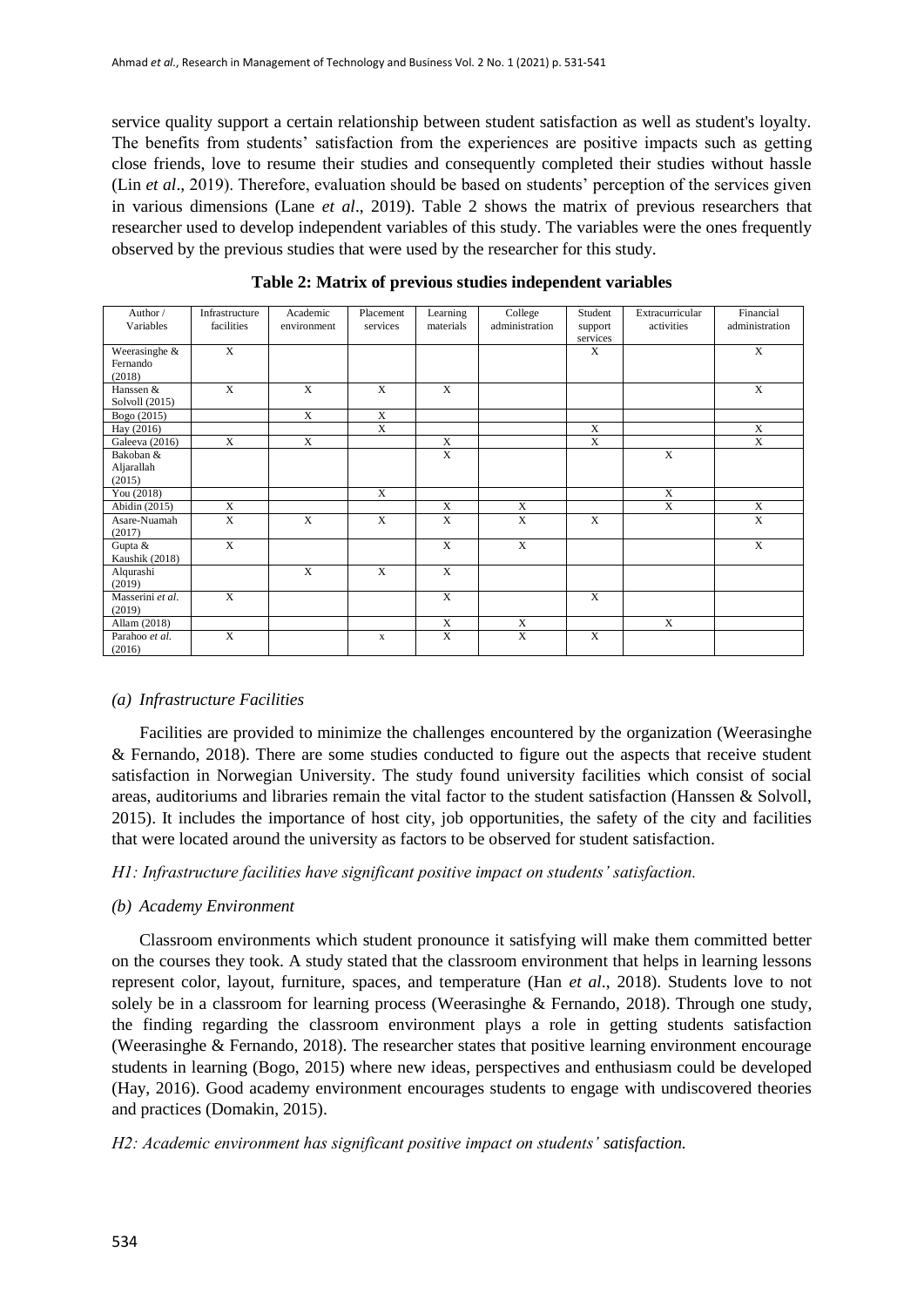# *(c) Placement Services*

Higher education institutions are known as one of the service industries where knowledge and skills are developed by students (Galeeva, 2016). Placement activities are alternatives on investing unique learning opportunities (Bogo, 2015). A study proved that placement activities led to an excellence quality for education (Bogo, 2015).

# *H3: Placement services have significant positive impact on students' satisfaction.*

# *(d) Extracurricular Activities*

Extracurricular activities deliver a positive effect to the students' academic achievement by grades, better behaviors, declining dropout rates and better learning processes (Bakoban & Aljarallah, 2015). Meanwhile, there was a research indicates that socially involved extracurricular taken by students could help in achieving higher employability by developing better career-related skills (You, 2018). The extracurricular structure is mandatory according to (Syahira, *et al*., 2019) because it could offer disclosure to students by allowing opportunities to develop skills and characteristics.

# *H4: Extracurricular activities have significant positive impact on students' satisfaction.*

# *(e) Learning Materials*

International student that going for mobility having problems such as support schemes, high tuition fee, financial aids, course waivers and convenient environment that advertising the university to the students should not remain the only attraction (Abubakar & Mokhtar, 2015). Scholars support the opinion on a student-centered system could have brought attraction and positive feeling for the institutions which converted into students' satisfaction (Abidin, 2015).

*H5: Financial administration has significant positive impact on students' satisfaction.*

#### *(f) Financial Administration*

Student satisfaction is a short-term viewpoint that comes from an evaluation based on students' experience reflecting on education services offered in university (Weerasinghe & Fernando, 2018). It was emphasized out that assessment of learning materials in are crucial to ensure significant outcomes from students in advancing the reputation of university in term of high achievers (Tsedzah, 2015). An argument about deep satisfaction could be obtained if the organization willing to improve the library facility, contract with the teachers, reading materials, size of the classroom, services and the financial issues of students (Asare-Nuamah, 2017).

#### *H6: Learning material has significant positive impact on students' satisfaction.*

# *(g) Student Support Service*

The practice of quality management is a way to operate the excellent performance in organization other than merely depends on organization learning (Mohammed *et al*., 2016). The researcher said the organizational system and culture had an effect on the performance that a firm wish to achieve. The satisfaction with education provided should be induced to be used for the future work (Masserini *et al*., 2019).

#### *H7: Student support services have significant positive impact on students' satisfaction.*

#### *(h) College Administration*

There are few determinants in Sri Lankan's universities that support relationship with the amusement of students (Weerasinghe & Fernando, 2018). Those are faculty members, programs, administrative staff, and the location of the university. There was an argument on satisfaction of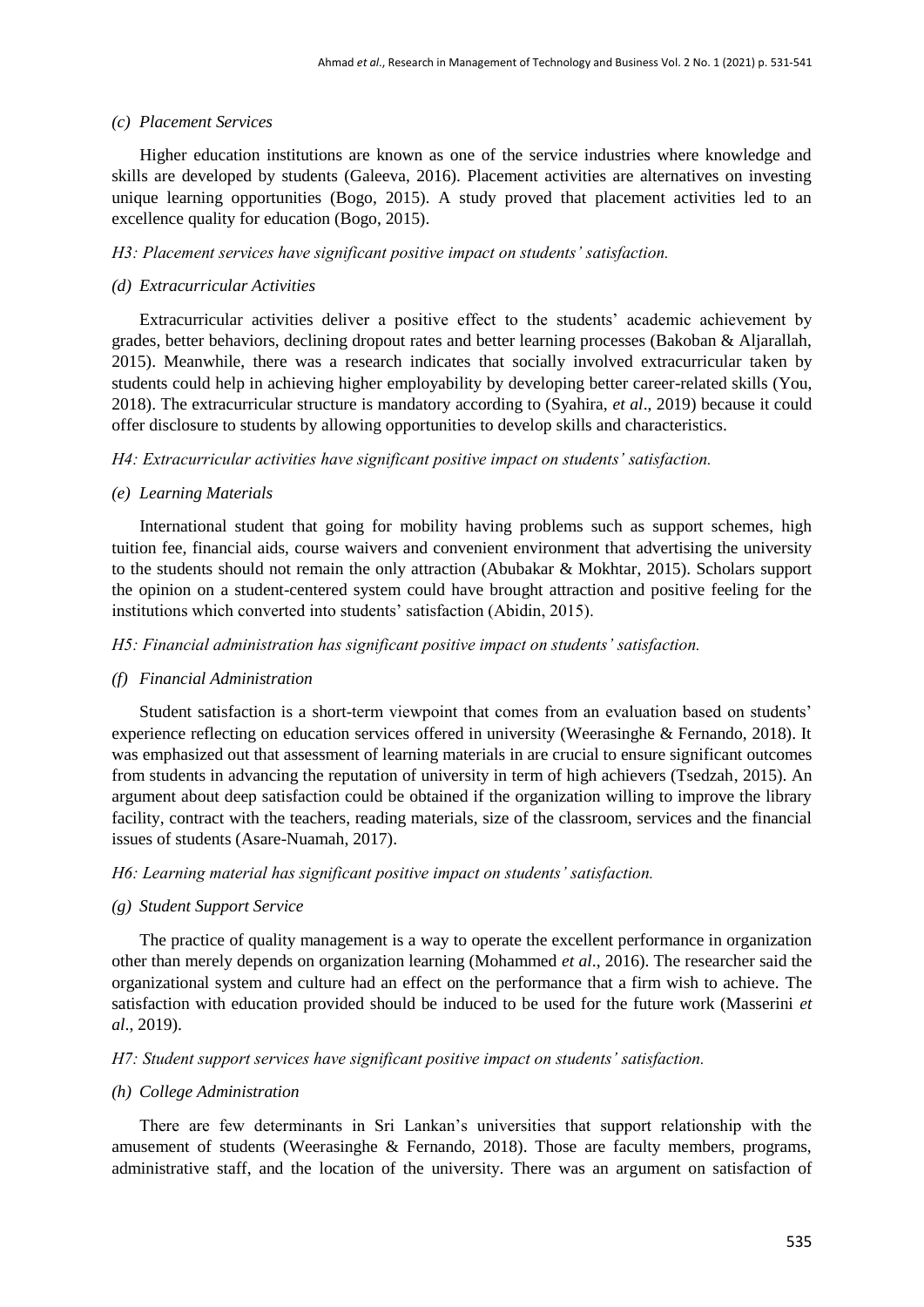students could be come from the quality of faculty staffs, resources and effective use of technology that has been disagreed regarding the point of satisfaction depends on technology provided by the university instead assistance of staffs (Hanssen & Solvoll, 2015). The evaluation by students' satisfaction on service quality received based on their experience represents a short-term attitude that calls for assurance by university for a more efficient service (Parahoo *et al*., 2016).

#### *H8: College administration has significant positive impact on students' satisfaction.*

#### 2.2 Conceptual Framework

This section shows the overall structure and development of a conceptual model of independent variables and dependent variable to be connected. Hypotheses are tested based on the variables where the independent variables are the (1) academic environment, (2) university administration, (3) student support services, (4) learning material, (5) infrastructure facilities, (6) placement services, (7) extracurricular activities and (8) financial administration. Figure 1 was the conceptual framework from this study. Figure 1 shows the conceptual framework of relationship of quality indicators towards student satisfaction amongst UTHM students.



**Figure 1: Conceptual framework of the study**

#### **3. Research Methodology**

#### 3.1 Research Design

The tool for collecting data in this study were via a survey research methodology and questionnaires. The method in collecting the data was by handing out questionnaires to 100 undergraduates of fourth year students as the sample before testing the hypothesis can be executed. The sampling techniques that will be used in this study was stratified sampling method according to the faculties of the respondents. The questionnaire consists of 7-point Likert scale (Completely Dissatisfied, Mostly Dissatisfied, Somewhat Dissatisfied, Neither Satisfied or Dissatisfied, Somewhat Satisfied, Mostly Satisfied, Completely Satisfied) which allows the respondents to express their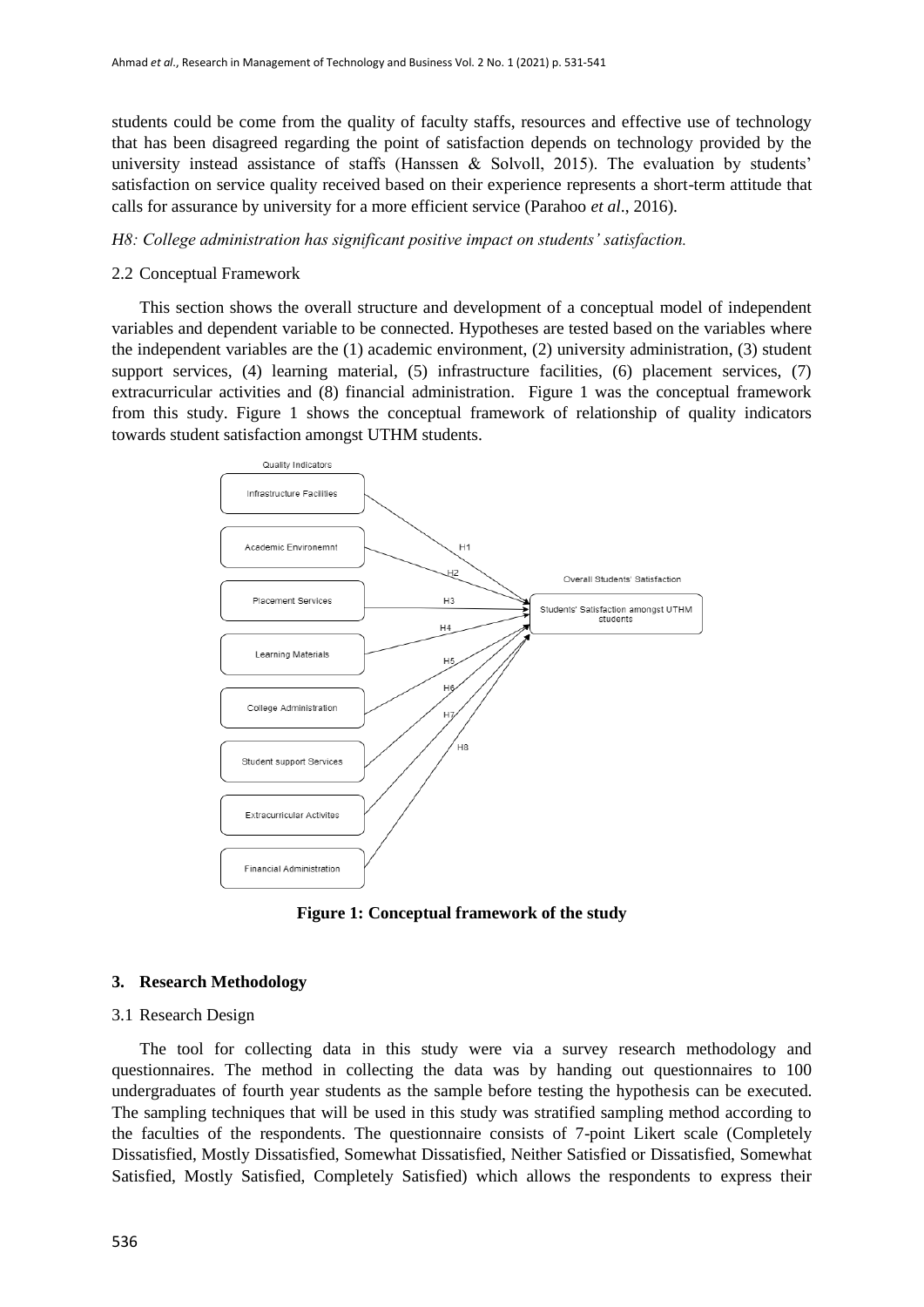neutral opinion without being forced to only agree or disagree. "The data were keyed in and analysed by SPSS" (Ridzuan, *et al*., 2018). There are 8 steps carefully being planned and followed in this study. Those 8 steps are identifying problems, literature review, hypothesis development, research design, data collection, data analysis, data interpretation and report.

#### 3.2 Data Collection

The research scope in this analysis was focusing on students who studying in University of Tun Hussein Onn Malaysia, Batu Pahat, Johor. The population of the whole university was 18,446 students but the scope has been limited to only undergraduate students in their fourth year of study consists of 1,800 students as the population of this study. A sample size of 100 respondents was used for the data in this study. The sampling technique practiced in this study was stratified random sampling to detect sampling error and minimize them precisely.

The questionnaire reflects to the real issues and meaningful to the participants so that the process of collecting data would not be incomplete to avoid sampling error. Data need to be precise and completed in order to be effective in observing the validity. Incomplete data received will contributes in inaccuracy which led to hypothesis was invalid to be tested. The process initiated by identifying the population sample followed by choosing the right questions to ask and later design a research tool to illustrate the questions before started the data collection from the respondents.

#### 3.3 Data Analysis

Data analysis was generally a way to analyze the received data from the respondents. This research, the researcher used Statistical Package for Social Science (SPSS) software to completing the task of analyzing data from the raw data taken. All of the data from the questionnaire was in the form of number which made it analyzed quantitative. Reliability test, descriptive analysis, correlation analysis, multiple regression analysis and analysis of variance are included.

#### **4. Results and Discussion**

#### 4.1 Quality Indicators Level and UTHM Students' Satisfaction

#### *(a) Descriptive Analysis*

In identifying quality indicators level and students' satisfaction will need a descriptive analysis to analyze the results from the data. In this analysis, there are mean and standard deviation to calculate the average sum and the closeness of the dispersion data to mean value based on the responses received by the respondent. In Table 3, each of the variables were level ranked based on the mean values. The highest mean in a variable was 5.6500 with standard deviation of 0.89550 which was from students' satisfaction. Next pillar was student support service with the mean of 5.6320 and a standard deviation of 0.83495. Third pillar was placement service with the mean of 5.6180 and a standard deviation of 0.77699. The mean value 5.5400 and standard deviation 0.86480 of extracurricular activities was at fourth pillar meanwhile, the mean value 5.4486 and standard deviation 0.94739 of academic environment was at fifth pillar. As for the sixth pillar, the placed was filled by learning material with the mean of 5.4320 and standard deviation of 0.87142 before the seventh pillar was filled by financial administration with the mean of 5.3550 and standard deviation of 0.92263. University administration as the second last rank of the pillars with the mean of 5.2280 and standard deviation 0.96652. The lowest level of the pillars was infrastructure facilities with the mean of 4.9943 and standard deviation of 0.93312. These results show that students' satisfaction of UTHM are at high level. The aspect that could be improved was infrastructure facilities due to the result was at medium level.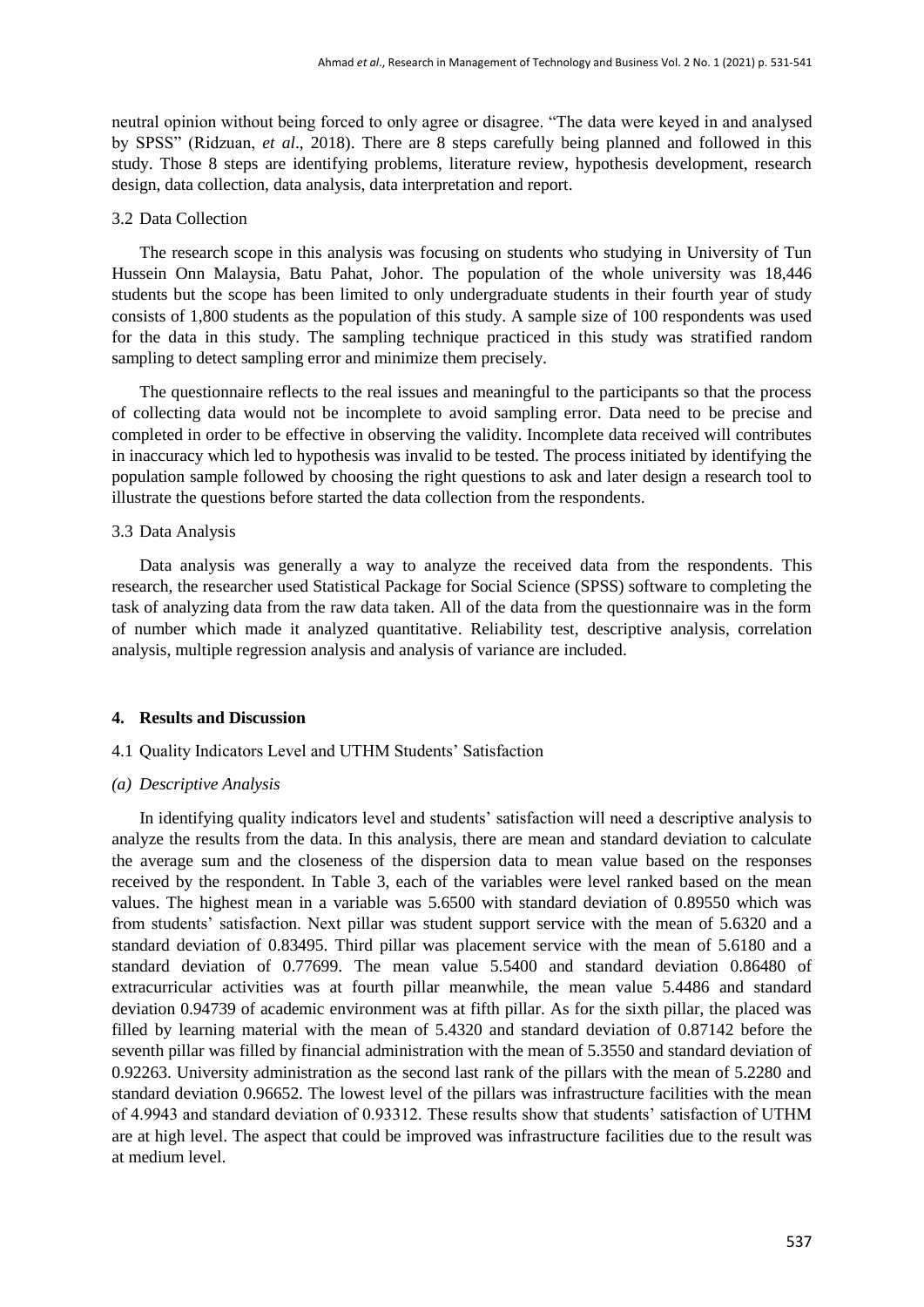|                 | Mean   | <b>Std. Deviation</b> | Level  | Rank |
|-----------------|--------|-----------------------|--------|------|
| avIF            | 4.9943 | 0.93312               | Medium | 9    |
| avAE            | 5.4486 | 0.94739               | High   | 5    |
| avPS            | 5.6180 | 0.77699               | High   | 3    |
| avLM            | 5.4320 | 0.87142               | High   | 6    |
| avUA            | 5.2280 | 0.96652               | High   | 8    |
| avSS            | 5.6320 | 0.83495               | High   | 2    |
| avEA            | 5.5400 | 0.86480               | High   | 4    |
| avFA            | 5.3550 | 0.92263               | High   | 7    |
| av <sub>S</sub> | 5.6500 | 0.89550               | High   | 1    |
| Mean            | 5.4331 | 0.890368889           |        |      |

**Table 3: Distribution of mean score and standard deviation of quality indicators and student satisfaction in UTHM**

# *(b) Spearman Correlation*

Based on the previous studies used in this study as references, the relationship between the quality of services provided by university was significant on students' satisfaction and the infrastructure facilities as quality indicator has an impact to students' satisfaction (Weerasinghe & Fernando, 2018). A study by Hanssen and Solvoll (2015) found that academic environment and learning materials are indicators of quality that influence students' satisfaction. Placement service is a variable that was seen as important to every student and has a correlation on students' satisfaction (Bogo, 2015). A study by Asare-Nuamah (2017), used the quality indicators of university administration, student support service and financial administration then find out there are positive impacts of the indicators on students' satisfaction. A research by Abidin (2015), studied over the variables of administration services, facilities, learning materials, and extracurricular activities that contribute in students' satisfaction level. The relationship between quality indicators and students' satisfaction was demonstrated in Table 4 below. Based on the Table 4, each of the variables have a significant positive impact on students' satisfaction. The indicator with the highest correlation towards students' satisfaction was extracurricular activities and the indicator with the least correlation towards students' satisfaction was academic environment. The variable with least correlation indicates that it was hardly related to the students' satisfaction. Somehow, the term highly related was not equivalent to causation which mean the satisfying level of extracurricular activities may not be the cause the level of students' satisfaction increase.

| Items                    | Correlation          | Students' satisfaction |
|--------------------------|----------------------|------------------------|
| Infrastructure           | Spearman Correlation | 0.556                  |
| Facilities               | Sig. (2-tailed)      | 0.000                  |
|                          | N                    | 100                    |
| Academic                 | Spearman Correlation | 0.488                  |
| Environment              | $Sig. (2-tailed)$    | 0.000                  |
|                          | N                    | 100                    |
| <b>Placement Service</b> | Spearman Correlation | 0.634                  |
|                          | Sig. (2-tailed)      | 0.000                  |
|                          | N                    | 100                    |
| Learning Material        | Spearman Correlation | 0.605                  |
|                          | $Sig. (2-tailed)$    | 0.000                  |
|                          | N                    | 100                    |
| University               | Spearman Correlation | 0.625                  |
| admission                | $Sig. (2-tailed)$    | 0.000                  |

#### **Table 4: Summary of Spearman correlation**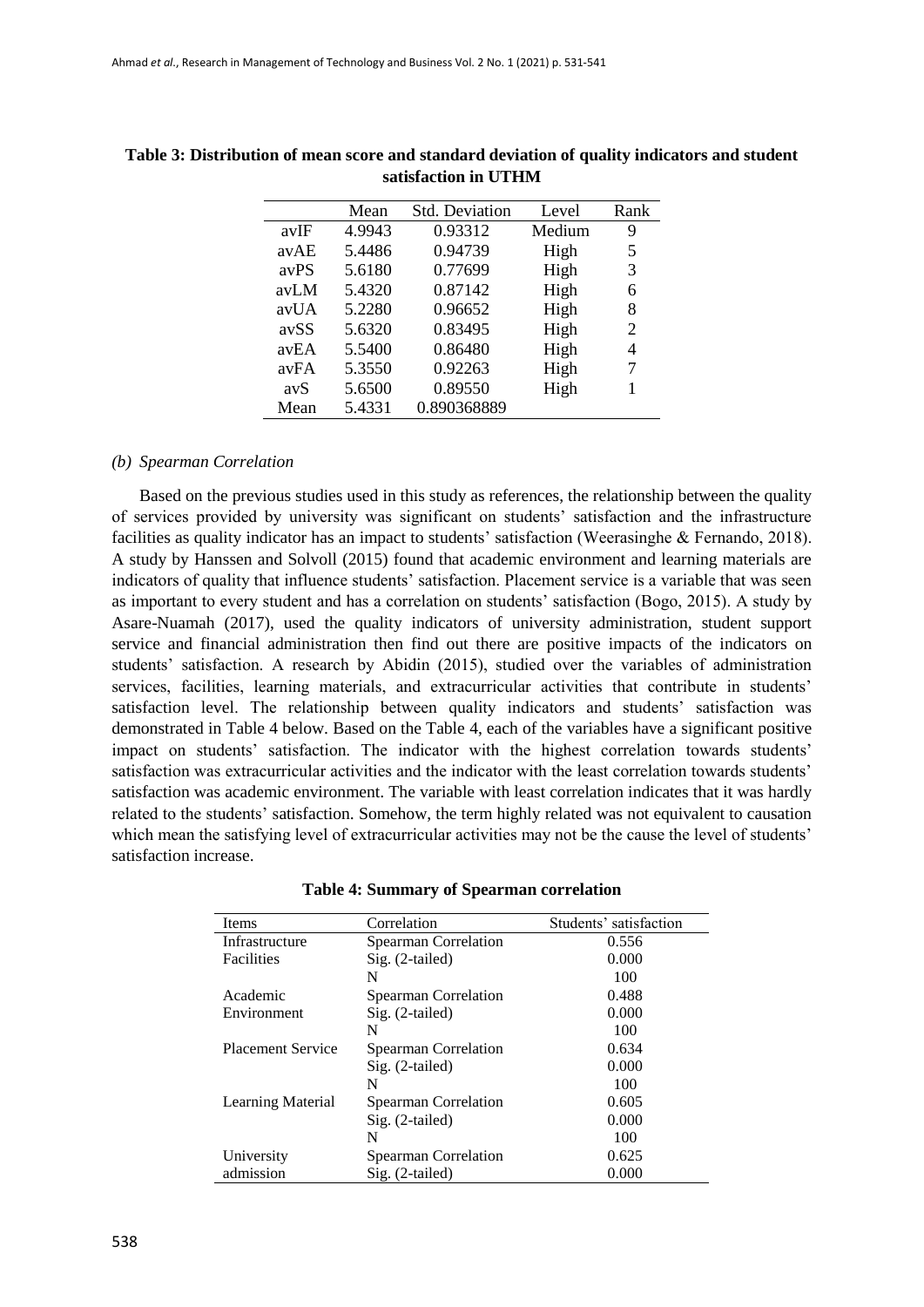|                        | N                    | 100   |
|------------------------|----------------------|-------|
| <b>Student Support</b> | Spearman Correlation | 0.702 |
| System                 | Sig. (2-tailed)      | 0.000 |
|                        | N                    | 100   |
| Extracurricular        | Spearman Correlation | 0.718 |
| Activities             | Sig. (2-tailed)      | 0.000 |
|                        | N                    | 100   |
| Financial              | Spearman Correlation | 0.633 |
| Administration         | Sig. (2-tailed)      | 0.000 |
|                        | N                    | 100   |

*H1: Infrastructure facilities have significant positive impact on students' satisfaction.*

*H2: Academic environment has significant positive impact on students' satisfaction.*

*H3: Placement services have significant positive impact on students' satisfaction.*

*H4: Extracurricular activities have significant positive impact on students' satisfaction.*

*H5: Financial administration has significant positive impact on students' satisfaction.*

*H6: Learning material has significant positive impact on students' satisfaction.*

*H7: Student support services have significant positive impact on students' satisfaction.*

*H8: University administration has significant positive impact on students' satisfaction.*

# **5. Conclusion**

In order to provide the best quality education to the students, there are some aspects need to be taken care of such as the educators or lecturers that are qualified in the proficiency as well as the infrastructure facilities to be in sufficient and good condition. If the number of infrastructure facilities unable to reach students' satisfaction level, the authority will have to spend on the development. In other word, increase the capital for the university to have better infrastructure facilities.

The influence of financial administration towards students' satisfaction level will contribute to bigger financial support. The policy has to be simple and transparent to everyone. Also, improved environment was a must so that students are able to explore more. The overview of this study was that, there are eight independent variables which were the quality indicators been studied from the students' point of view regarding overall satisfaction towards the services provided by UTHM. This study was meant to increase students' satisfaction according to the quality indicators. Therefore, the authority or the educational administrators may consider on planning strategies in increasing students' satisfaction level.

The research has some limitations during it being conducted. Firstly, the distribution of the data to the respondent's varieties. Since the study was conducted during pandemic, students are unable to go to the university. Therefore, the researcher hardly balances out the students' varieties from the aspect of faculty since the questionnaire was not able to be distributed by hand to the students.

Second, collecting data via online platform was challenging as the researcher. The researcher directly personal text to about 200 fourth-year Bachelor Degree students which ended up with unbalanced distribution of faculty in the data. The collection progress was slow and not following the timeline as planned.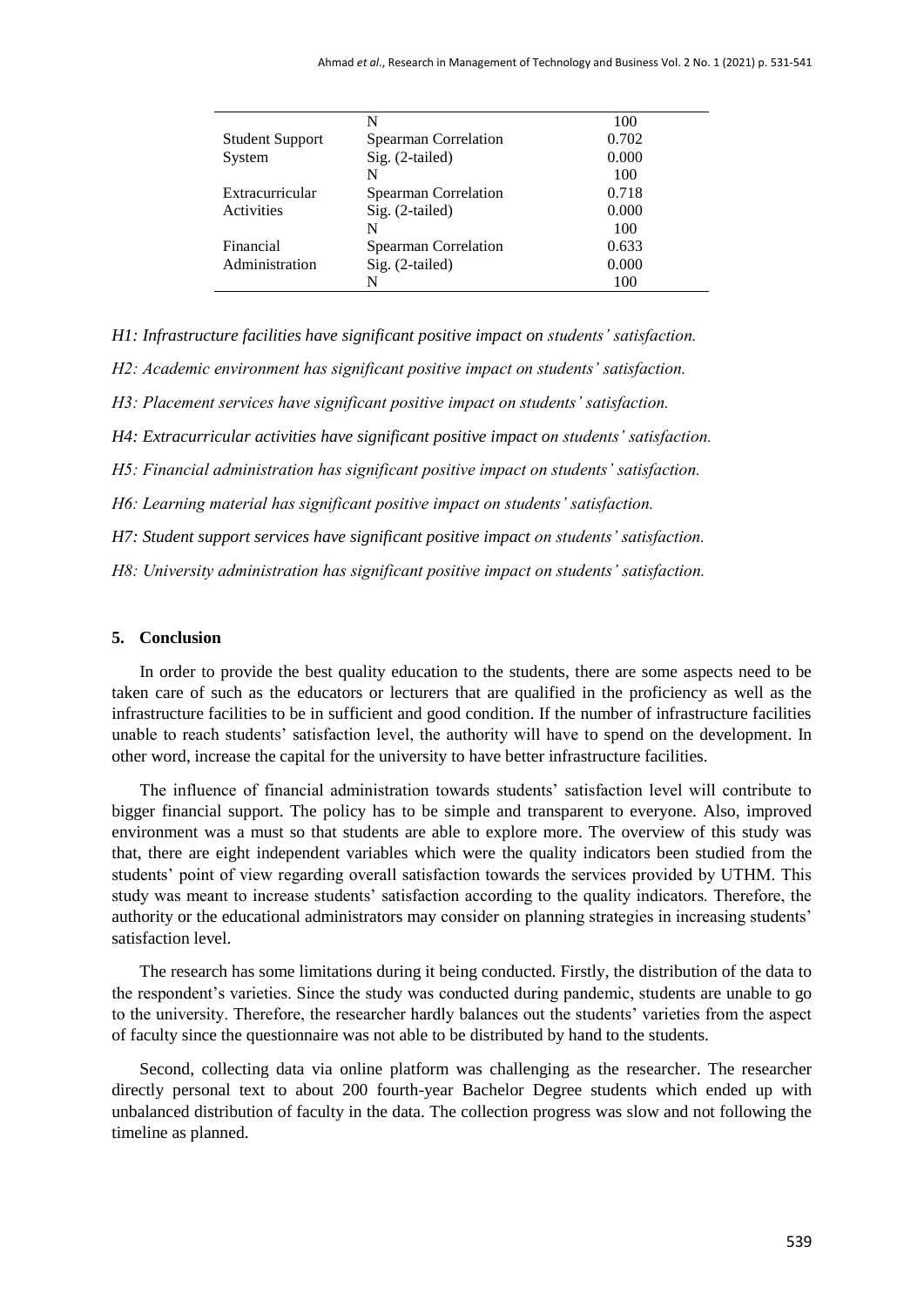For the further research, researcher hopes that the awareness from the authority regarding the services provided to the students will be more concerned in Malaysia. As for the first and second limitations, researcher need to be able find alternative if such situation came up. Researcher could find some time to ask the possible respondents' faculty before distribute the questionnaire so that balanced number could be achieved. Since this step may require to consume more time, the data collection process have to started early and contact more of the possible respondents personally to have bigger sample that may help in getting even distribution of the students' faculty.

#### **Acknowledgement**

This research was made possible by support from the Faculty of Technology Management and Business, Universiti Tun Hussein Onn Malaysia.

# **References**

- Abidin, M. (2015). Higher Education Quality: Perception Differences among Internal and External Stakeholders. International Education Studies, 8(12).
- Abubakar, M., & Mokhtar, S. (2015, 7 1). Relationship marketing, long term orientation and customer loyalty in higher education. Mediterranean Journal of Social Sciences, 6(4), 466-474.
- Allam, Z. (2018). Students' perception of quality in higher education: An empirical investigation. Management Science Letters, 8(5), 437-444.
- Alqurashi, E. (2019, 1 2). Predicting student satisfaction and perceived learning within online learning environments. Distance Education, 40(1), 133-148.
- Annamdevula, S., & Bellamkonda, R. (2016). Effect of student perceived service quality on student satisfaction, loyalty and motivation in Indian universities: Development of HiEduQual. Journal of Modelling in Management, 11(2), 488-517.
- Asare-Nuamah, P. (2017, 1 1). International Students' Satisfaction. Higher Education for the Future, 4(1), 44- 59.
- Asri, M., & Symaco, L. (2017). Education Policies and Practices in Malaysia. In M. Asri, & L. Symaco, Education in the Asia-Pacific Region (Vol. 39, pp. 67-83). Springer Nature.
- Bakoban, R., & Aljarallah, S. (2015). Educational Research and Reviews Extracurricular activities and their effect on the student's grade point average: Statistical study. ERIC, 10(20), 2737-2744.
- Bogo, M. (2015, 9 7). Field Education for Clinical Social Work Practice: Best Practices and Contemporary Challenges. Clinical Social Work Journal, 43(3), 317-324.
- Cheong, K., Hill, C., Leong, Y., & Zhang, C. (2018, 4 3). Employment as a journey or a destination? Interpreting graduates' and employers' perceptions–a Malaysia case study. Studies in Higher Education, 43(4), 702-718.
- Cleak, H., & Venville, A. (2018). Testing Satisfaction with a Group-Based Social Work Field Liaison Model: A Controlled Mixed Methods Study.
- Dedunu, H., & Weerasinghe, I. (2017). University Staff, Image and Students' Satisfaction in Selected Regional Universities in Sri Lanka. papers.ssrn.com, 19, 34-37.
- Domakin, A. (2015, 5 19). The Importance of Practice Learning in Social Work: Do We Practice What We Preach? Social Work Education, 34(4), 399-413.
- Dumford, A., & Miller, A. (2017, 2 17). Assessing alumni success: income is NOT the only outcome! Assessment and Evaluation in Higher Education, 42(2), 195-207.
- Galeeva, R. (2016, 7 4). SERVQUAL application and adaptation for educational service quality assessments in Russian higher education. Quality Assurance in Education, 24(3), 329-348.
- Gupta, P., & Kaushik, N. (2018, 5 14). Dimensions of service quality in higher education critical review (students' perspective). International Journal of Educational Management, 32(4), 580-605. Emerald Group Publishing Ltd.
- Han, H., Kiatkawsin, K., Kim, W., & Hong, J. (2018, 1 2). Physical classroom environment and student satisfaction with courses. Assessment and Evaluation in Higher Education, 43(1), 110-125.
- Hani Mohammed, A., Azlan Bin Taib, C., & Nadarajan, S. (2016). Infrastructure and Core Quality Management Practices in Higher Education Performance.
- Hanssen, T., & Solvoll, G. (2015, 10 5). The importance of university facilities for student satisfaction at a Norwegian University. Facilities, 33(13-14), 744-759.